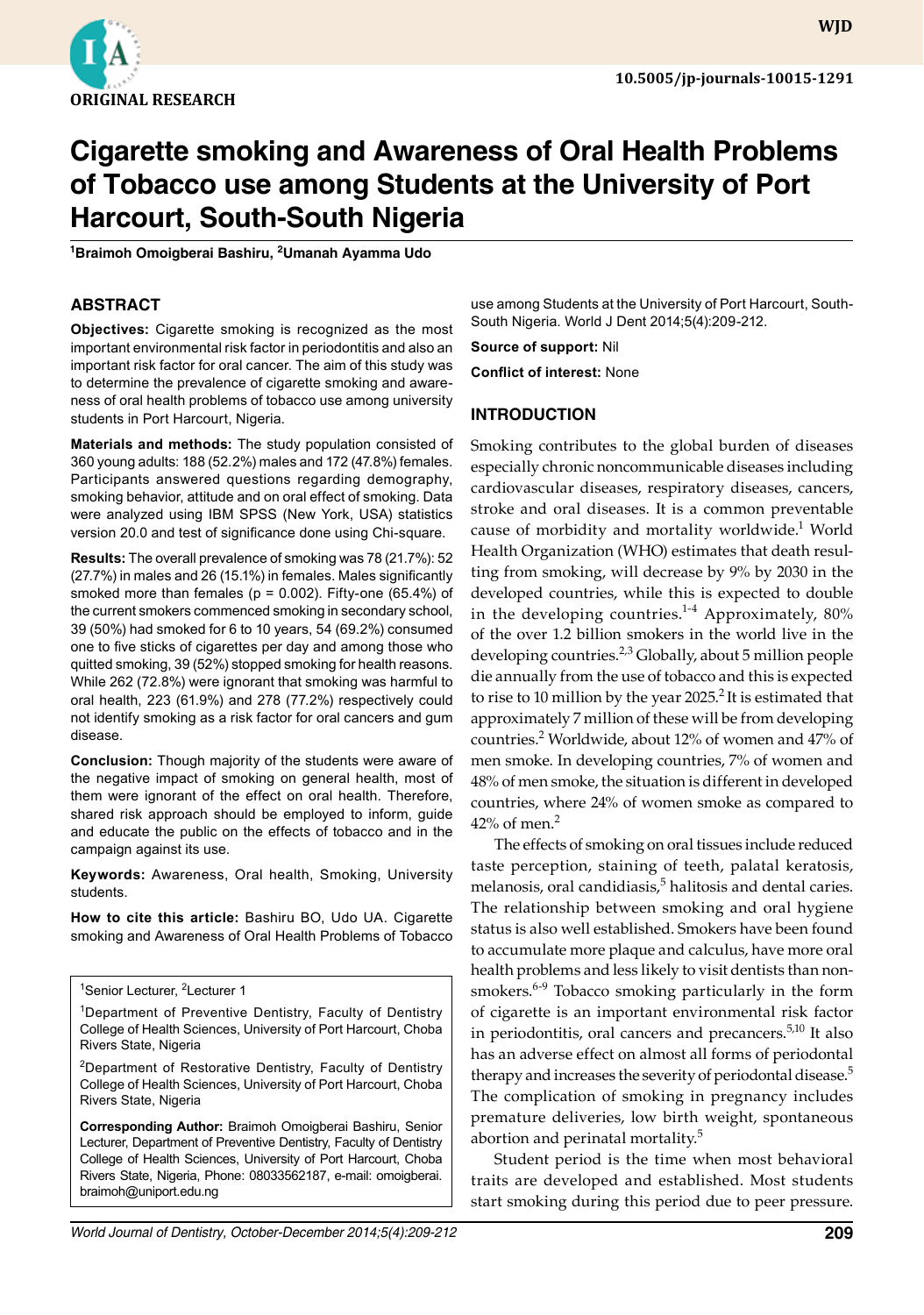Although number of studies on cigarette smoking among students in higher educational institutions in Nigeria has been reported,<sup>11-14</sup> none of these studies has focused on the awareness of oral health problems among smokers in higher institution of learning. In addition, while some of these studies have been done in other regions of the country including South West, Northeast and North Central,<sup>11-14</sup> there is paucity of data in the South-South region, particularly Port Harcourt Rivers State. Therefore, this study is necessary to provide baseline data for epidemiological and comparative purposes. The aim of this study was to determine the prevalence of cigarette smoking and awareness of oral health problems of tobacco use among university students in Port Harcourt, South-South Nigeria.

# **Materials and Methods**

The cross-sectional epidemiological survey was conducted among undergraduate students at the University of Port Harcourt, Rivers State, Nigeria, in January 2014. The students were recruited at the ceremonial pavilion in the Abuja Campus of the University of Port Harcourt. Students from various departments of the University often congregate at the pavilion to receive lectures. The tool for data collection was pretested intervieweradministered questionnaire. The questionnaire was pretested on 25 randomly selected individuals a week prior to the survey, and changes made before the questionnaires were finally administered to the participants. The questionnaire contained questions on demography, smoking behavior and attitude and oral effect of smoking. The protocol for the study was approved by the Research and Ethics Committee of the University of Port Harcourt and informed consent obtained from the students after explaining the objective of the study. Data were analyzed using IBM SPSS statistics (New York, USA) version 20.0. Significant testing was done using Chi-square with p <0.05 considered statistically significant.

# **Results**

A total of 360 students completed the questionnaire. This comprised of 188 (52.2%) males and 172 (47.8%) females. The overall prevalence of smoking was 78 (21.7%): 52 (27.7%) in males and 26 (15.1%) in females. Males significantly smoked more than females ( $p = 0.002$ ) and females were significantly ( $p = 0.001$ ) likely not to have smoked than males (Table 1).

Among the current smokers, 7 (9%) had smoked for less than 1 year, 24 (30.8%) for 1 to 5 years, 39 (50%) for 6 to 10 years and 8 (10.2%) for over 10 years. The majority 54 (69.2%) of current smokers consumed one to five sticks of cigarettes per day; whereas, 24 (30.8%) smoked six to ten

| <b>Table 1:</b> Prevalence of smoking among the students |                |      |                |      |       |      |  |  |  |
|----------------------------------------------------------|----------------|------|----------------|------|-------|------|--|--|--|
|                                                          | Male           |      | Female         |      | Total |      |  |  |  |
| Respondents                                              | Ν              | ℅    | Ν              | ℅    | Ν     | ℅    |  |  |  |
| Current<br>smokers                                       | 52             | 27.7 | 26             | 15.1 | 78    | 21.7 |  |  |  |
| Never smoked                                             | 91             | 48.4 | 116            | 67.5 | 207   | 57.5 |  |  |  |
| Quit smoking                                             | 45             | 23.9 | 30             | 17.4 | 75    | 20.8 |  |  |  |
| Total                                                    | 188<br>(52.2%) | 100  | 172<br>(47.8%) | 100  | 360   | 100  |  |  |  |

**Table 2:** Smoking attitude and behavior among students

| Frequency | Percentage |
|-----------|------------|
|           |            |
| 7         | 9.0        |
| 24        | 30.8       |
| 39        | 50.0       |
| 8         | 10.2       |
|           |            |
| 51        | 65.4       |
| 27        | 34.6       |
|           |            |
|           |            |
| 54        | 69.2       |
| 24        | 30.8       |
|           |            |
| 39        | 52         |
| 13        | 17.3       |
| 20        | 26.7       |
|           |            |
| 3         | 4.0        |
|           |            |

sticks of cigarettes daily. While 51 (65.4%) of the current smokers commenced smoking in secondary school, 27 (34.6%) started smoking after entering the university. Among those who quitted smoking, 39 (52%) quit smoking for health reasons, 20 (26.7%) due to pressure from parents and relatives, 13 (17.3%) took a personal decision to stop smoking, and only 3 (4%) stopped for economic reasons (Table 2).

On the effects of smoking on general and oral health, 305 (84.7%) agreed that smoking was dangerous to the smoker's health, whereas 241 (66.9) were ignorant that cigarette smoking was harmful when passively inhaled. Furthermore, while 262 (72.8%) were ignorant that smoking was injurious to oral health, 261 (72.5%) identified smoking as a cause of bad breath and 243 (67.5%) thought it could cause staining of teeth. Two hundred and twenty-three (61.9%) and 278 (77.2%) respectively did not recognize that smoking could cause oral cancers and gum disease. Nonsmokers were significantly aware of the oral effects of smoking than smokers for all knowledge statements (Table 3). The sources of information on the effect of smoking on health was educational curricula, 151 (42%); advertisement through media, 176 (48.8%) and 33 (9.2%) from other sources, such as the internet, magazines, friends and family members.

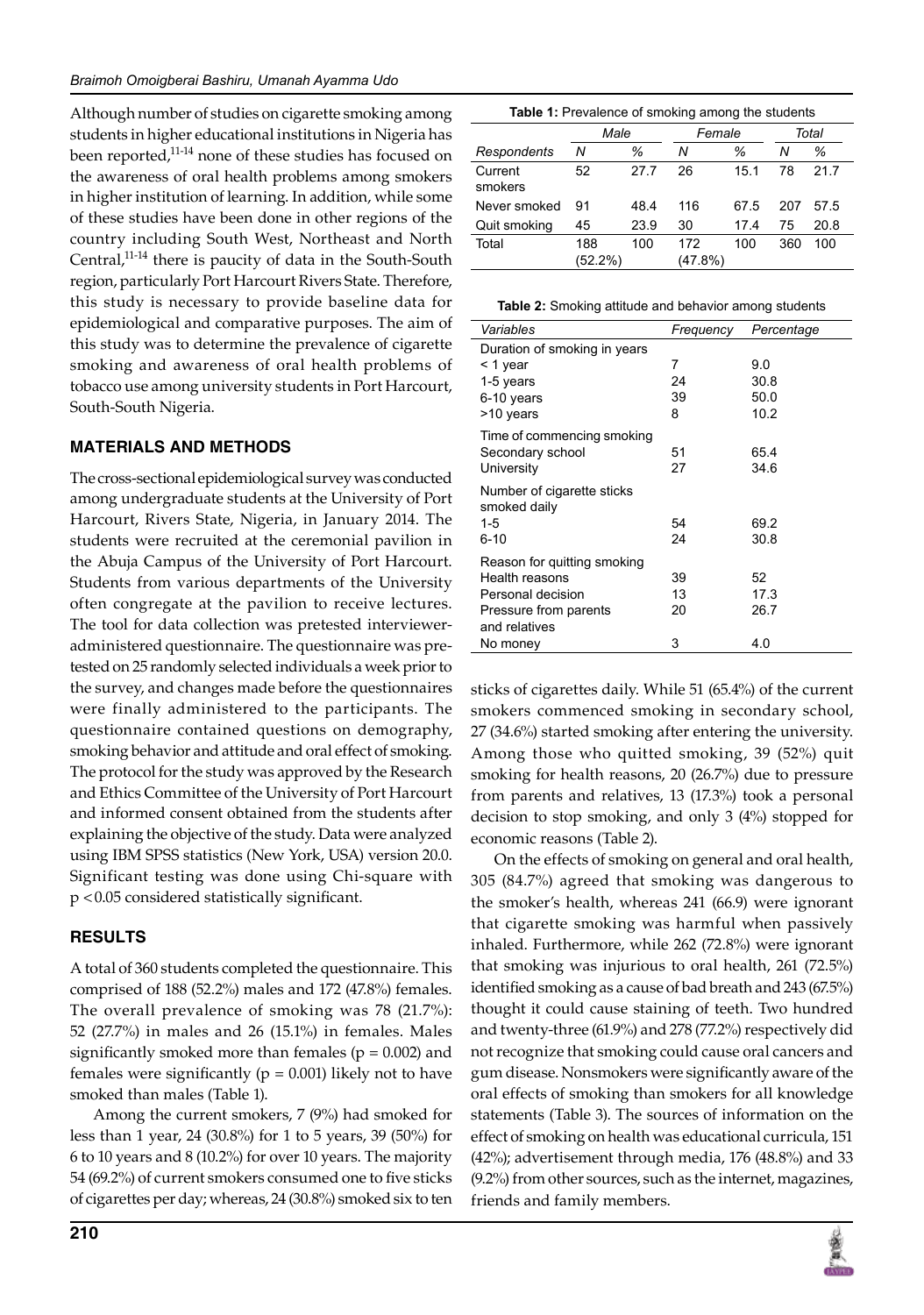*Cigarette smoking and Awareness of Oral Health Problems of Tobacco use among Students*

|                                                                | Positive         |         |                   |         |
|----------------------------------------------------------------|------------------|---------|-------------------|---------|
| Oral effects of smoking                                        | response $N$ (%) | Smokers | <b>Nonsmokers</b> | p-value |
| Smoking is harmful to smoker's health                          | 305 (84.7)       | 17.1    | 82.9              | 0.000   |
| Smoking is harmful to nonsmoker's health                       | 119(33.1)        | 17.6    | 824               | 0.000   |
| Smoking is harmful to oral health                              | 98 (27.2)        | 18.4    | 81.6              | 0.000   |
| Smoking causes staining of teeth                               | 243 (67.5)       | 18.1    | 81.9              | 0.001   |
| Smoking causes oral cancer                                     | 137(38.1)        | 21.2    | 78.8              | 0.001   |
| Smoking causes gum disease                                     | 82 (22.8)        | 22.0    | 78                | 0.000   |
| Smoking causes change in color of soft<br>tissues in the mouth | 168 (46.7)       | 25.4    | 74.6              | 0.002   |
| Smoking causes bad breath                                      | 261 (72.5)       | 24.1    | 75.9              | 0.001   |

Table 3: Knowledge of oral effects of smoking among the students<sup>®</sup>

<sup>φ</sup>For the purpose of comparing the knowledge of oral effects of smoking among the samples, the population was dichotomized into smokers (currently smoking), and nonsmokers (quit smoking and never smoked)

#### **Discussion**

The smoking tobacco constitutes public health problem in the developing world. The health hazards of smoking are well documented, and prevention of smoking is the single greatest opportunity for preventing noncommunicable disease in the world presently.<sup>13</sup> The prevalence of cigarette smoking in the present study was higher when compared with earlier studies reported on students of a higher institutions in Nigeria.<sup>12,14</sup> This result obtained was also higher compared to prevalence reported among medical students in Kenya, 9.3%; China, 6%; Indian, 7% and Thailand, 7%.<sup>17</sup> Study design together with environmental, social, cultural and economic factors might be responsible for this difference. However, the prevalence rate obtained in this study was comparable to a study carried out among medical and nonmedical students in Ilorin, where higher rate of smoking was reported among nonmedical students. The high prevalence of cigarette smoking reported in this study may be because they are less aware of the harmful effect of smoking on health related to medical students. Other research may be needed to confirm this.

The higher rate of smoking observed among the males compared to females was similar to earlier reports among undergraduate students and the general population.<sup>15-17</sup> The gender prevalence ratio of smoking among males and females in this study was 1.8:1, this is similar to narrow gender gap reported in the developed countries, but different from wider gender gap reported in another Nigeria study.<sup>14</sup> Currently, smoking prevalence rates in women are lower than that of men, they are estimated to grow in many low- and middle-income countries.<sup>18</sup> The projected increase in the number of smoking women was seen in this study. The rise in the number of women smoking has been attributed to more females taking up the habit in response to strong advertisement by transnational tobacco companies, whose main targets are the minors and women in educational institutions.<sup>14</sup>

Hence, the theme for the 2010 World Health Organization (WHO) 'World No Tobacco Day' was the relation between gender and tobacco, with an emphasis on marketing cigarettes to women. This theme was chosen 'to draw attention to the harmful effects of tobacco marketing toward women and girls'.<sup>18</sup>

In this study, approximately two-third (65.4%) commenced smoking in secondary school. This is comparable to the results obtained by Komu et al, $5$  in their study among healthcare students reported 62.5% commencing smoking before entering the university. Oladele et  $al^{19}$  and Fawibe and Shittu<sup>14</sup> in their studies reported that over 80% of students started smoking before their 18th birthday, this coincided with their secondary school age. Among those who quitted smoking, health reasons were stated as the main reason for quitting. This was in contrast to other studies which reported pressure from family or healthcare professional as the reasons for quitting.<sup>17,19</sup> This group could be recruited as a positive model in active anti-smoking campaigns and the factors that made them quit smoking should be taken into consideration in designing anti-smoking measures.

Three hundred and five (84.7%) of the sample agreed that smoking affected the health of the smoker, but were unaware that smoking around nonsmokers could affect their health. Among the current smokers, two-third knew the effect of smoking on health, but still smoke. The finding of this study is consistent with a previous study that reported that knowledge about health risks does not necessary act as a deterrent to smoking.<sup>5</sup>

Tobacco smoking mostly in the form of cigarettes is known as the most important environmental risk factor in periodontitis, oral cancers and precancers.<sup>5,10</sup> It also has an adverse effect on almost all forms of periodontal therapy and increases the severity of periodontal disease.<sup>5</sup> In the present study, majority 72.8, 61.9 and 77.2% were ignorant that smoking could affect negatively on oral health, cause oral cancers and gum disease respectively. Therefore, there is a need to educate the public on the